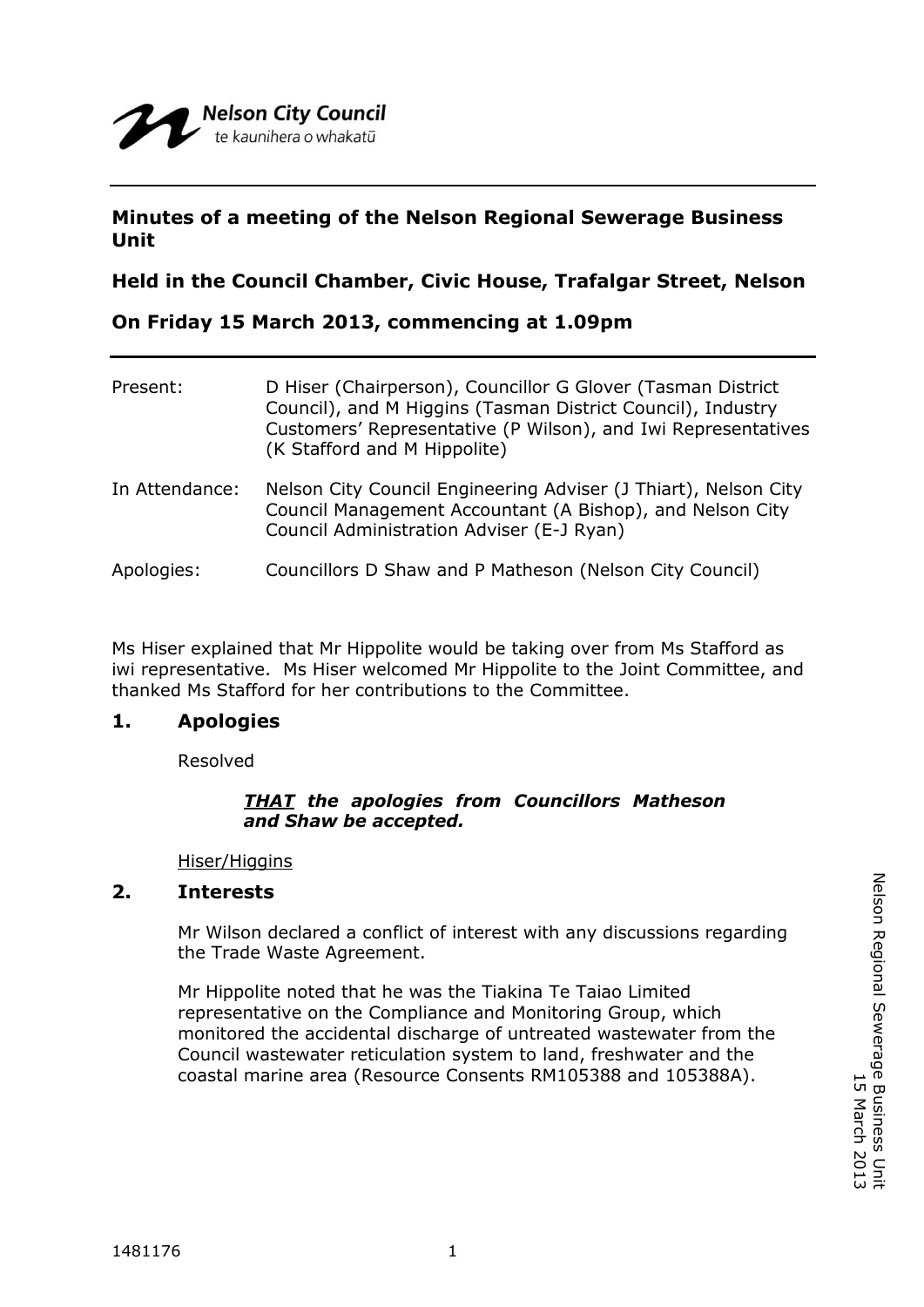14 December 2012

Document number 1434989, agenda pages 7-16 refer.

Resolved

*THAT the minutes of a meeting of the Nelson Regional Sewerage Business Unit, held on 14 December 2012, be confirmed as a true and correct record.*

Glover/Higgins **Carried** Carried Carried **Carried** 

# **4. Status Report – 15 March 2013**

Document number 950967 v18, agenda pages 17-19 refer.

With regards to item 9, Mr Thiart explained that, with the agreement of Tasman District Council engineering staff, Nelson City Council would take up the additional capacity of 35 litres/second.

Resolved

# *THAT the Status report (950967 v18) be received.*

Hiser/Higgins Carried

**COMMITTEE** 

# **5. Checklist (Board Work Plan)**

5.1 Annual Report

Ms Hiser explained that the Annual Report 2011/2012 and the Business Plan 2013/2014 would be presented to the Nelson City Council Tasman District Council Joint Shareholders Committee on 5 April 2013.

5.2 Review of Board Performance

Ms Hiser said that the activity "Review Board Performance" was scheduled for this meeting. However, she suggested that there was value in workshopping a review of the board performance, with a report then being presented to the next Joint Committee meeting instead.

There was a brief discussion regarding the Joint Committee workshop, and it was agreed that this should be held in May, in order that the new contractor could make a presentation to the Joint Committee. It was agreed that the workshop should take place on Friday 31 May, at 2.00pm, with dinner to follow.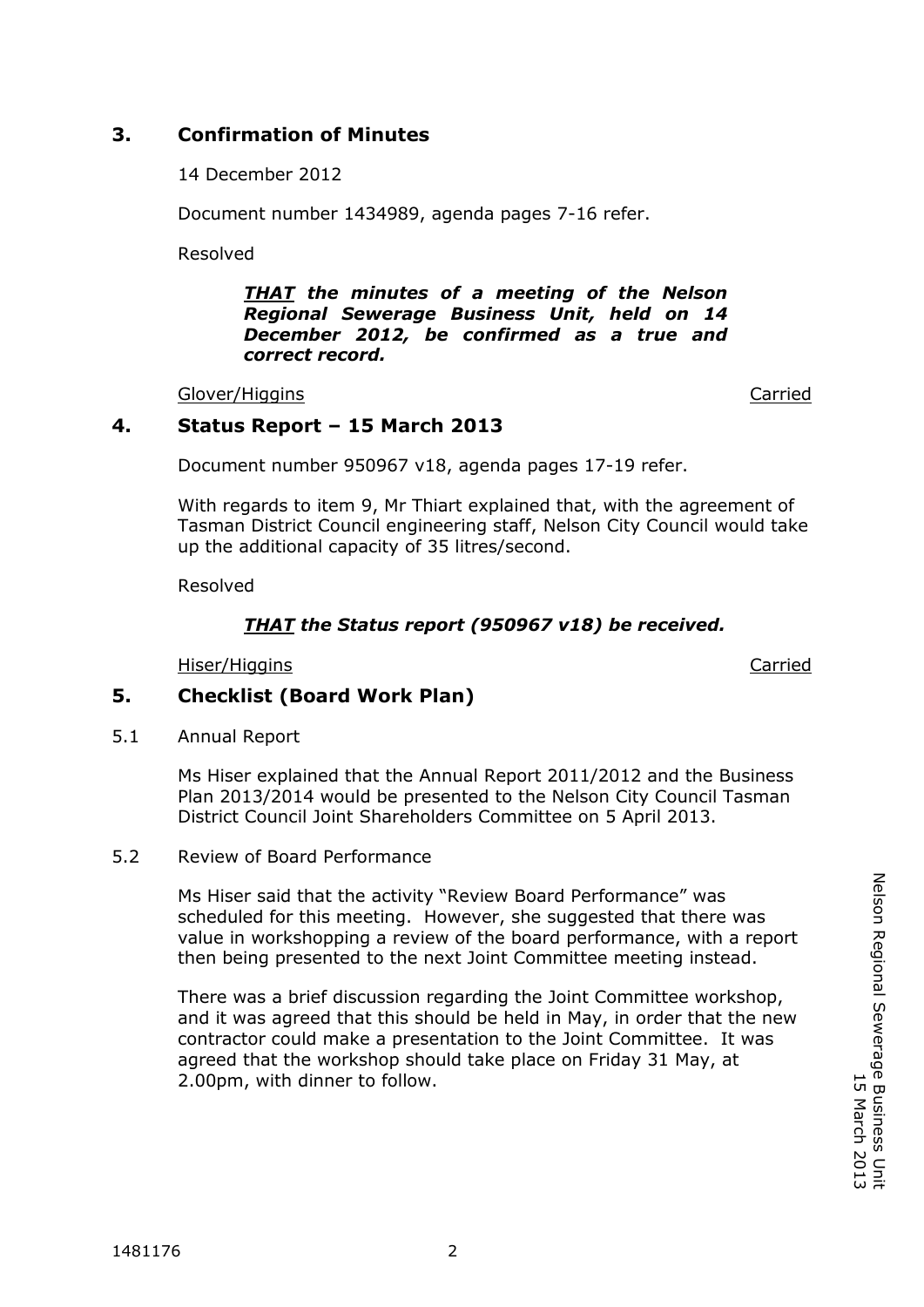## 5.3 Contingency Plan Review

Mr Thiart confirmed that the contingency plan was currently with customers for review, and that a report would come to the next Joint Committee meeting.

## **6. Chairperson's Verbal Report**

Ms Hiser explained that she had had regular meetings with the Chief Executive of Nelson City Council; the Mayor and Chief Executive of Tasman District Council; and the Engineering Adviser.

## **7. Staff Report – 15 March 2013**

Document number 1409653, agenda pages 20-43 refer.

Mr Thiart presented the staff report.

## 7.1 Draft Bell Island Environmental Development Plan

Mr Thiart explained that the draft Bell Island Environmental Development Plan provided a benchmark against which any future development at Bell Island should be considered.

*COMMITTEE* Joint Committee members discussed the draft Environmental Plan. There was general agreement that it was a useful document, and Committee Members were pleased that it acknowledged the industrial purpose of Bell Island, as well as the value of grazing and forestry to the Business Unit, while taking into account the cultural impact of the activities on the Island.

The Chair explained that the draft Environmental Plan requested the Joint Committee to consider whether or not to actively encourage more native birdlife on the island by providing nesting boxes around ponds, and whether to provide a corridor for native species to move from the West to the East shore of the island. In this regard, the Chair noted that the proposed corridor appeared to cross over land ear-marked for future pond use.

The Joint Committee discussed these issues. There was general agreement that vermin and predator control should be continued.

It was noted that increased birdlife may pose safety issues for aircraft approaching the airport, and that increased levels of bird faeces could increase the pollution levels of discharge.

There was general support for the concept of a corridor for native species to travel between the West and East shores of the Island. However, some Committee members expressed concern that the Plan appeared to identify a potential corridor through land ear-marked for future pond development. It was suggested that it may be possible to establish a corridor in an alternate location, or that the green-belt around the ponds could achieve a sufficient corridor.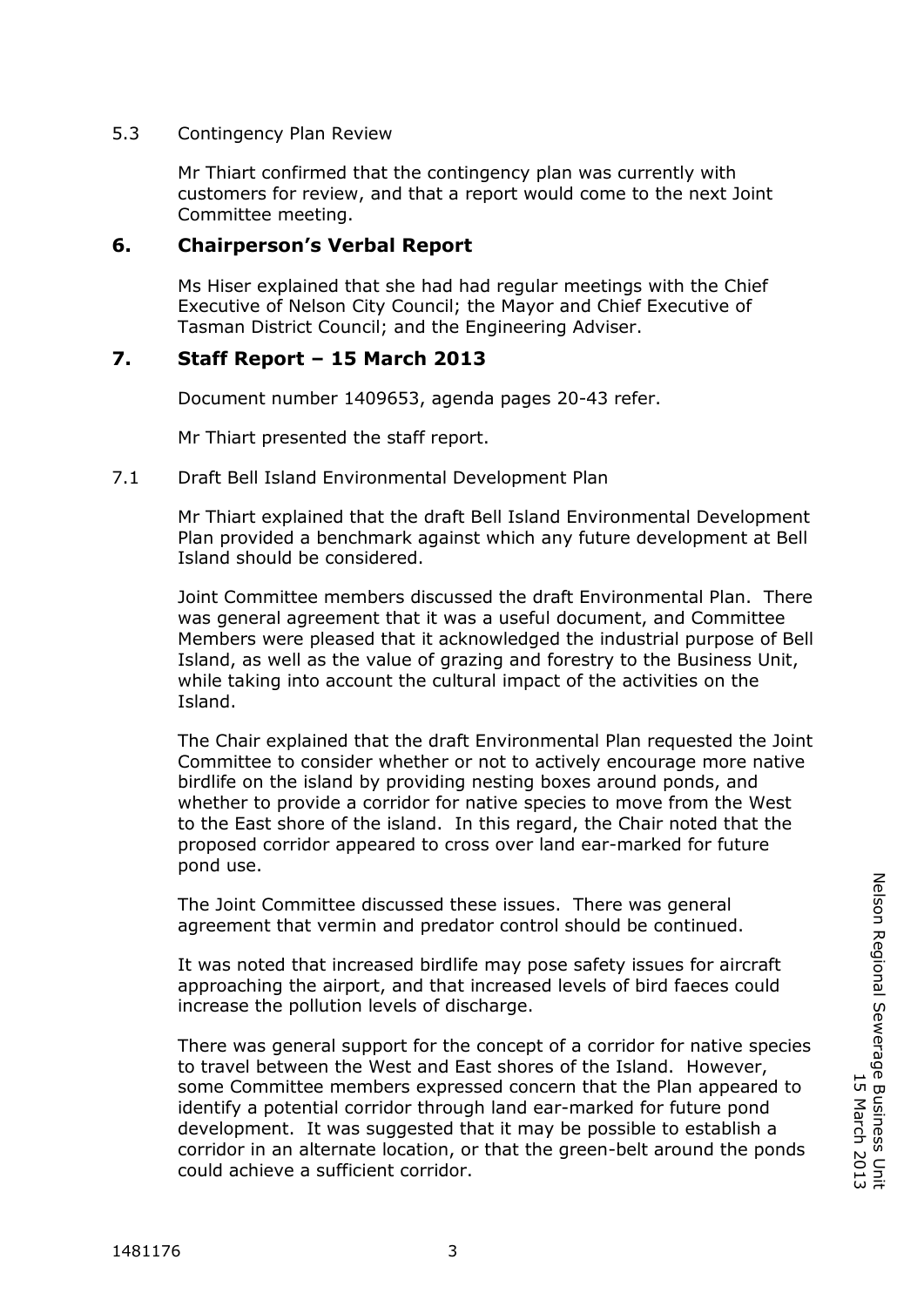Mr Hippolite asked for his view to be recorded, that the draft Environmental Plan should be adopted in its entirety without caveat, and that it was premature to make decisions on the aspects identified in the Plan for consideration.

Resolved

## *THAT the draft Bell Island Environmental Plan be adopted by the Joint Committee as a guiding document;*

*AND THAT the Joint Committee notes that it intends to protect the current native bird population through predator control as recommended in the draft Bell Island Environmental Plan, but that it does not wish to take measures to encourage any increase in native bird population;*

*AND THAT the Joint Committee notes that it does not wish to establish a wildlife corridor through areas ear-marked for future pond development.*

#### Hiser/Glover Carried

7.2 Operation and Maintenance Contract - Tender

Mr Thiart noted that the Operations and Maintenance Contract tender would be closing on 21 March 2013.

The Joint Committee discussed the process by which the successful tenderer would be awarded the contract, and it was emphasised that the process should be as robust as possible. It was agreed that the Engineering Adviser would be authorised to instruct a wastewater specialist to be available to advise the tender evaluation committee of technical aspects of the request for tender.

Resolved

## *THAT the Engineering Adviser be delegated the ability to consider engaging a wastewater specialist to assist with evaluating tenders for the Operations and Maintenance Contract.*

#### Hiser/Higgins Carried

### 7.3 Sludge Survey

Mr Thiart explained that the most recent sludge survey had indicated that de-sludging may not be required for 5-7 years or more. He added that a further survey of the facultative ponds would be carried out in November 2013, and it was likely that staggered de-sludging could be planned to take place over several years.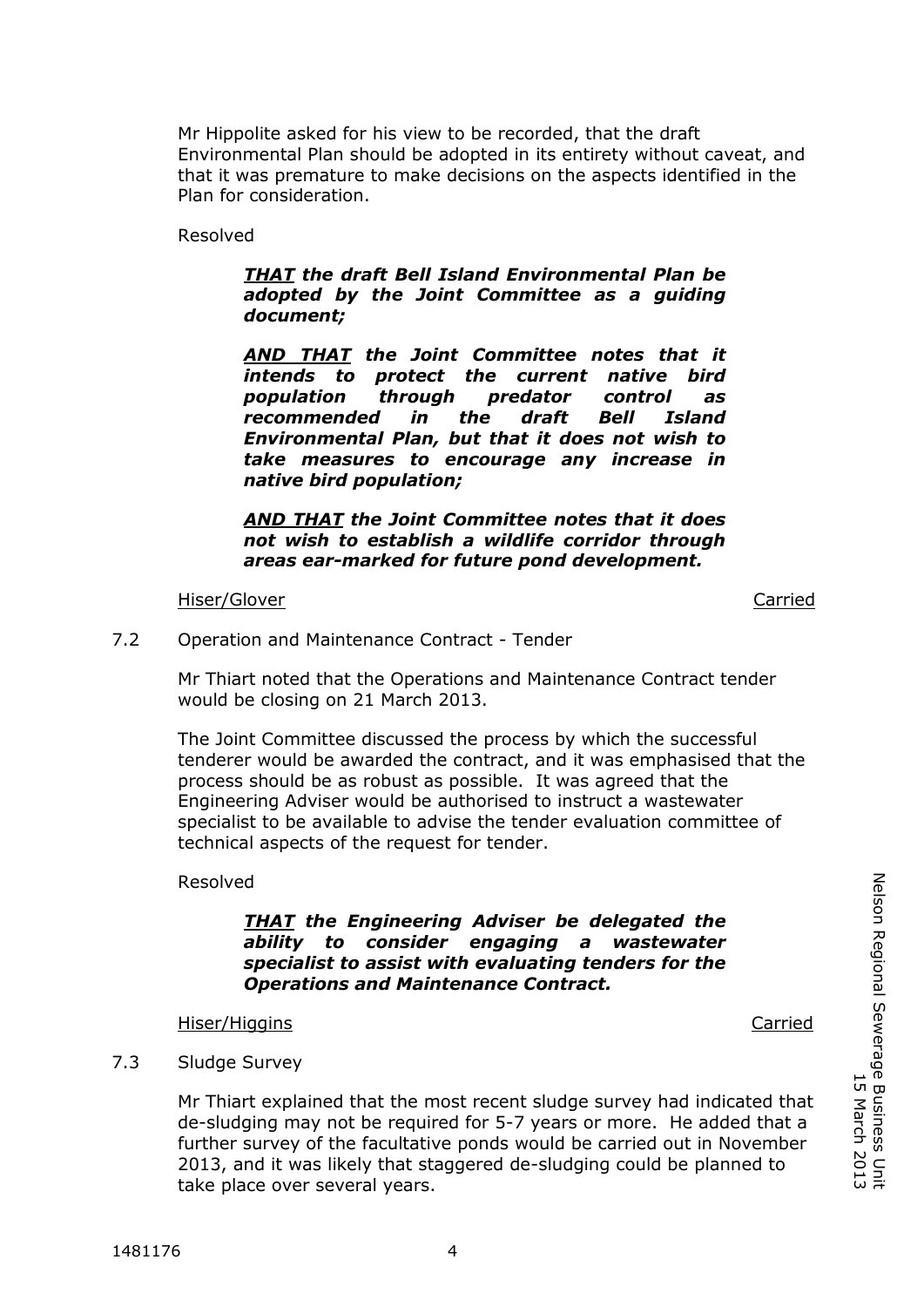## 7.4 Electricity Supply Improvements

In response to a question, Mr Thiart clarified the location of the additional electricity line onto the Island, and noted that a three year contract around electricity prices was in place.

7.5 Audit 30 June 2012 Management Report

Mr Thiart noted that a clear audit management report had been received, but that it had identified some issues that needed addressing, including updating the Memorandum of Understanding between the two Councils.

7.6 Governance Charter

Mr Thiart said that the Governance Charter had been assessed following the recent amendments to the Local Government Act 2002, but that no significant changes were required.

The Chair suggested that the Conflicts of Interest policy be amended at page 8 to say "This register will be updated annually and potential conflicts relating to agenda items will be identified and recorded at the beginning of each meeting", and this was agreed to.

In response to a question, the Chair clarified that the Iwi Representative and Customer Representative were non-voting members of the Joint Committee.

Resolved

## *THAT the Governance Charter (1465779), as amended, be adopted.*

Hiser/Glover **Carried** 

*COMMITTEE*

7.7 Health and Safety

Mr Thiart explained that there had been one health and safety incident as a result of work being undertaken on uneven ground. He said that staff had identified and inspected similar areas around the Plant in order to make any changes as necessary.

7.8 Operations and Maintenance Contract

Mr Thiart said that the primary clarifier and aeration basin had been emptied for maintenance purposes, and both were found to be in good condition. He said the secondary clarifier would be cleaned shortly.

7.9 Level of Service

Mr Thiart noted that BOD levels continued to be elevated, but explained that it was likely that nitrification was occurring during the sampling process, thereby leading to elevated readings. He said that CBOD readings had the potential to provide a more reliable method of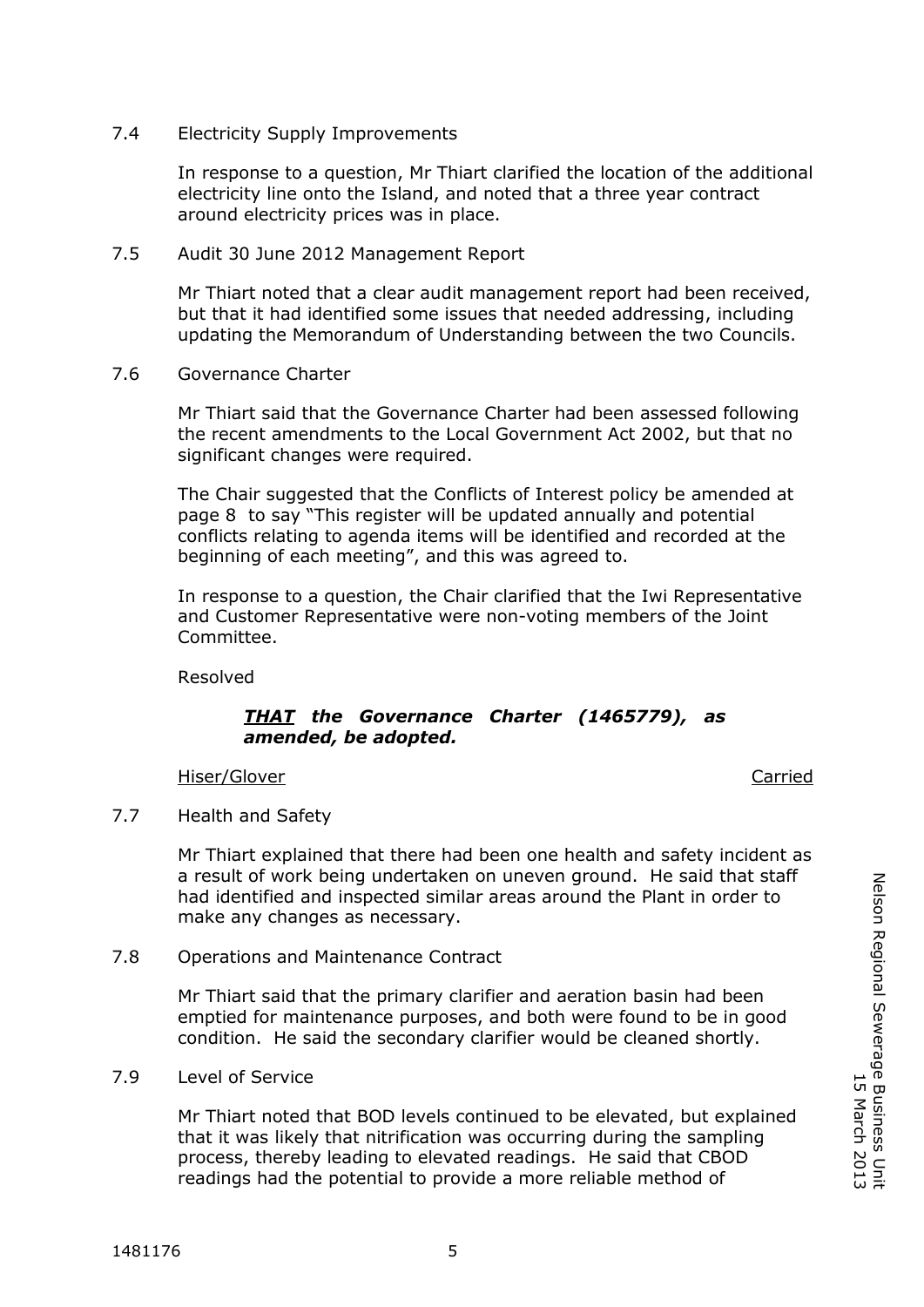measuring the discharge of effluent to receiving environments, and that consideration should be given to switching to this method of testing.

There was a brief discussion around the wet-weather overflow that occurred in January 2013. It was noted that, as the new pipeline was being retested, only one pipeline was available at the time, and the pump stations could not manage the amount of stormwater infiltrating the system. He said that the Business Unit had paid an infringement notice issued in relation to the overflow of the Saxton Road pump station.

Mr Thiart also briefly mentioned odour complaints received following spraying at Bell Island. He said that residents had been understanding on receiving an explanation for the odour, and that no further spraying would take place for approximately three years.

#### 7.10 Performance

Mr Thiart explained that there was less friction in using the bigger pipeline, and that less energy was required to transport water, but that power usage had increased as a result of processing greater volumes of sludge through the ATADs. In response to a question, Mr Thiart said he would re-analyse the loads shown in Figure 8.

#### 7.11 Financial

Mr Thiart explained that a surplus had been achieved on the pipeline project, and that the amounts reserved for the launder covers and centrifuge would be removed from budgets.

Resolved

#### *THAT the Staff Report – 15 March 2013 (1409653) be received.*

#### Hiser/Higgins Carried

### **8. Major Projects Report**

Document number 682846 v29, agenda pages 44-49 refer.

Mr Thiart explained that on 21 January 2013 the Joint Committee members had been asked by email to decide whether to remove funding for the launder covers and centrifuge, and to continue with the upgrade of the ATADs. He said that all of the Joint Committee members had been in agreement with this course of action, and that the recommendation in the report was to formally ratify this decision.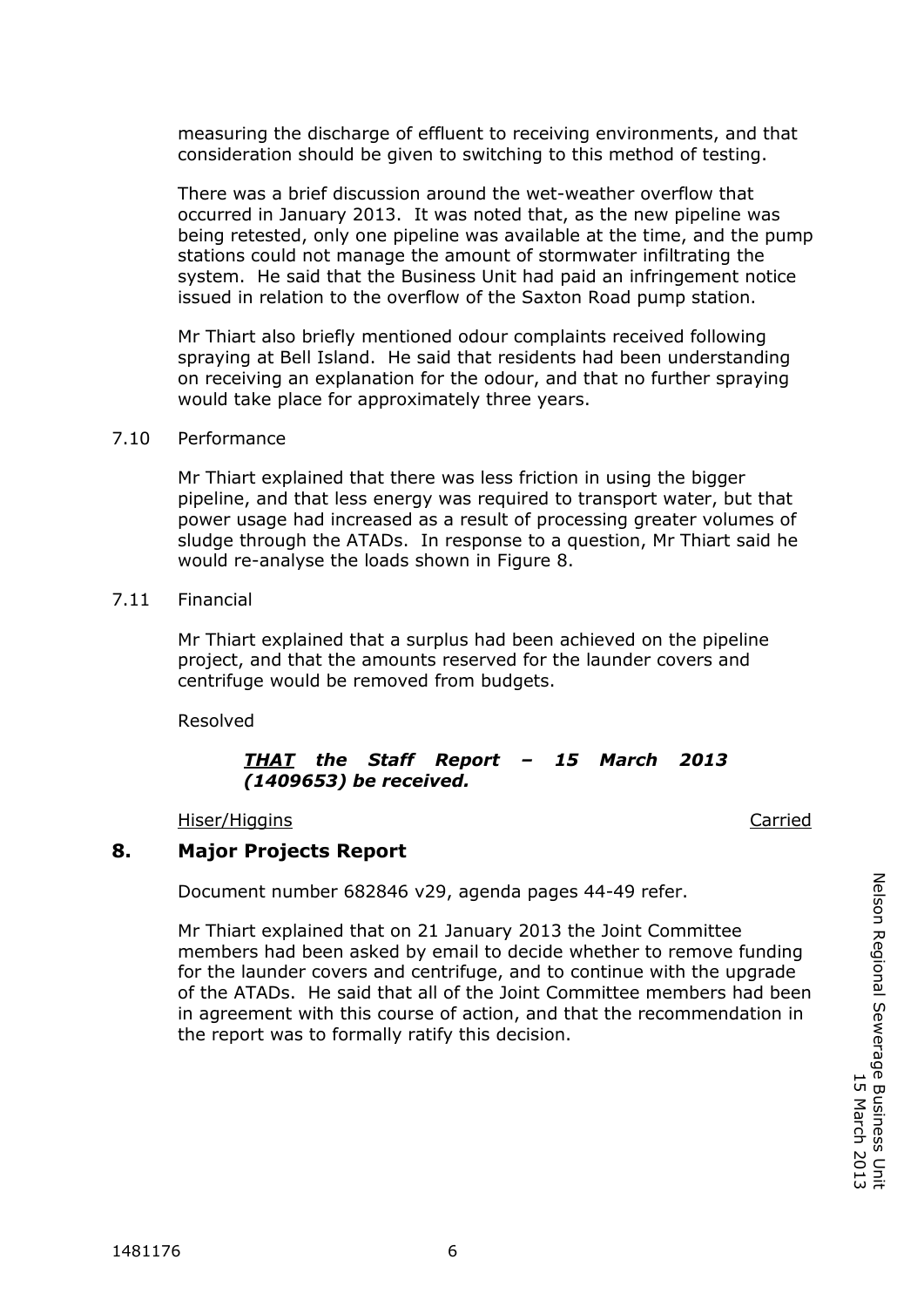8.1 Treatment Plant Upgrade Progress Report

Resolved

*THAT the recommendations contained within the memo of 21 January 2013 (1448241) previously circulated to Joint Committee be confirmed;*

*THAT the sum of \$788,000 previously budgeted for the installation of launder covers and centrifuge, and unused to date, be released and excluded from the 2013/14 budget;*

*AND THAT it is noted that, for the reasons identified in the staff report, the requirement to follow the Nelson City Council procurement policy was suspended for the procurement of work to remediate the A-Train ATADs;*

*AND THAT the review of the management processes at the plant be deferred until the new Operations and Management contract has been in place for sufficient time for the new contractor to become thoroughly familiar with the plant;*

*AND THAT it is noted that a variation to the value of \$724,000 (inclusive of a \$24,000 contingency) for the remediation of the A-Train ATADs and associated changes to the walkway was made to the existing Operation and Maintenance Contract (2791).*

Higgins/Glover Carried

*COMMITTEE*

8.2 Pipeline Strategy Project Progress Report

Mr Thiart explained the background that had led to the pipeline being retested. He said that a UK Guidance Note had been applied to the re-test, and the result was that both the original test and the re-test were acceptable and the pipeline was considered to be secure.

Mr Thiart added that testing had revealed an internal pressure leak within the pipe, but not an external leak to the environment. He said that the internal pressure leak would make re-testing the pipeline difficult, and that he was researching different methods for re-testing the pipe, such as running a dye through the pipe or physically patrolling the pipeline.

Resolved

## *THAT the Pipeline Strategy Project Progress report (682846 v29) be received.*

Higgins/Hiser Carried

Nelson Regional Sewerage Business Unit

Nelson Regional Sewerage Business Unit<br>Narch 2013

15 March 2013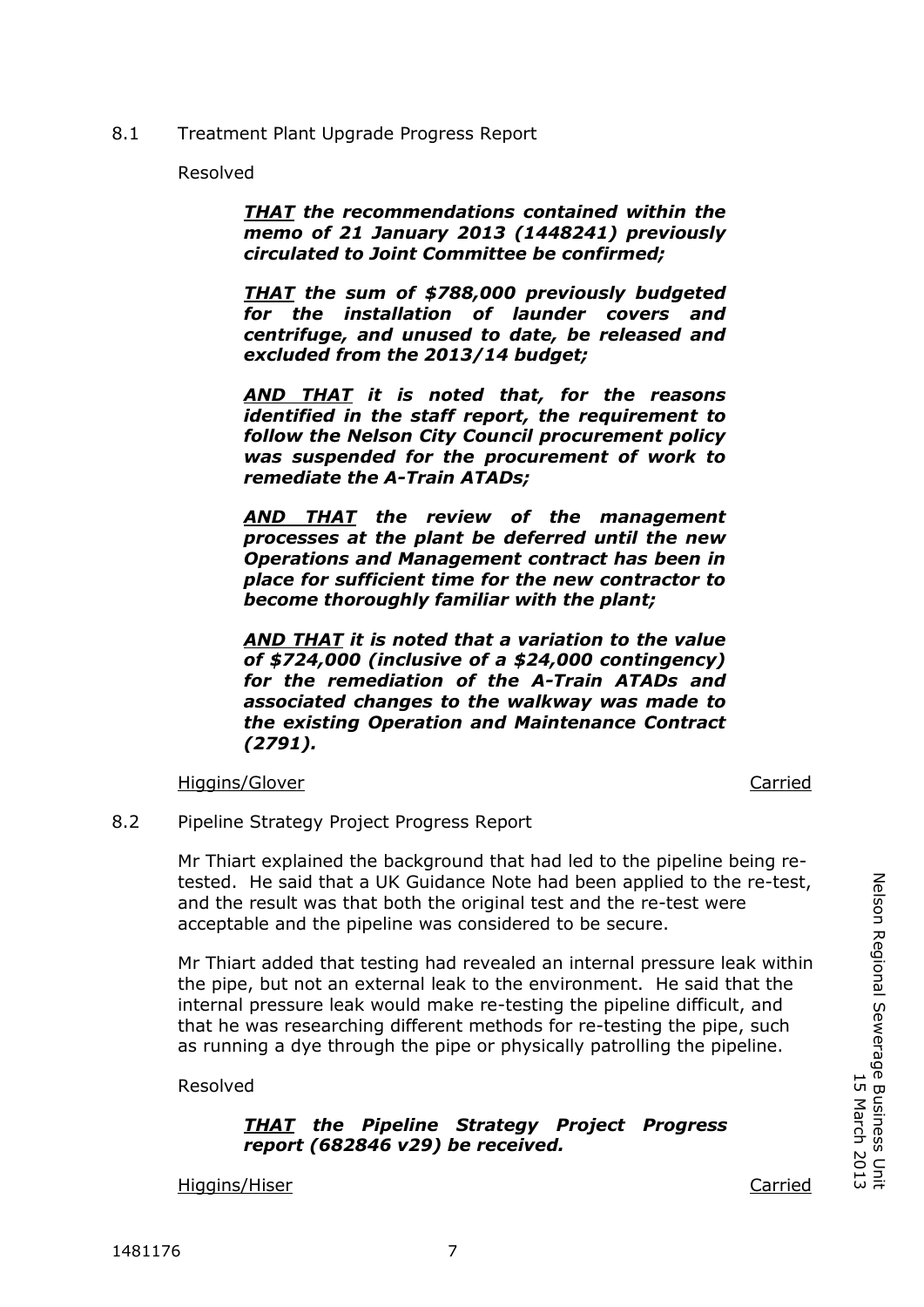Attendance: The meeting adjourned for afternoon tea from 3.01pm to 3.24pm.

# **9. Licence to Occupy: Grazing of Bell Island**

Document number 1453957, agenda pages 50-81 refer.

Mr Thiart explained that the licence agreement required the Joint Committee to consider a five-year extension of the licence following a revaluation.

The Joint Committee discussed the proposal to extend the licence for a further five years. There was general agreement that the licensee had invested heavily in an irrigation system on Bell Island, and that any costs by the Joint Committee had already been recovered. Rather than an absolute five year term, the Joint Committee indicated a preference to extending the licence for five years, and evaluating approximately two years prior to the end of the licence whether cattle grazing provided the best use of the land. In this regard, it was noted that the draft Environmental Plan also identified the production of hay and silage as potential uses of land.

In response to a question, Mr Thiart confirmed that the fences were generally in a good state of repair, although he noted that cattle had breached the fences from time to time. He also undertook to confirm that the wahi tapu sites were excluded from the licence area and were protected by fencing.

Resolved

## *THAT the right of renewal be offered to the licensee at the market value as assessed by the registered valuer;*

*AND THAT on acceptance of the offer to extend the term of the agreement to a further 5 year period that the agreement be amended by an exchange of letters:*

*AND THAT the Board reconsiders the most appropriate land use in 2016, two years prior to the lease end.*

Higgins/Glover Carried

## **10. Valuation Process**

Document number 1466027, agenda pages 82-98 refer.

Mr Thiart presented the report. He explained that the next valuation would be conducted internally, with a local valuer reviewing the valuation and providing the valuation certificate. There was a discussion around the importance of consistency of format in valuations, so that the valuations could be compared from year to year.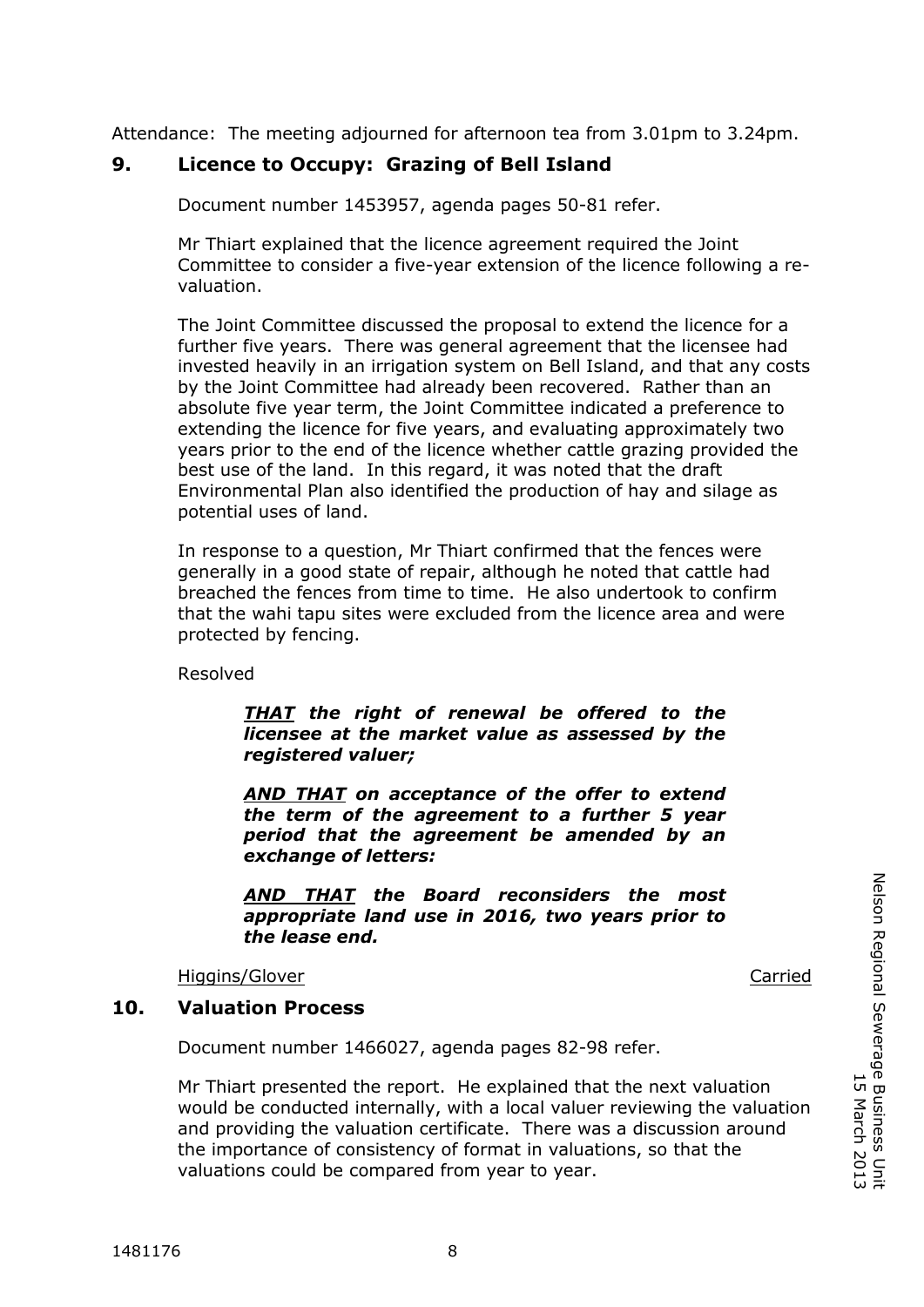In response to a question, Mr Thiart explained that the current valuation had been through a robust process and had been thoroughly reviewed. He added that it would be possible to import this valuation into the same format as previous ones, to allow comparisons to be drawn across the years.

There was a brief discussion regarding the recommendations in the audit management report, and it was agreed that an item should be added to the annual Board Check list for the March meeting to consider progress in attending to matters identified in the audit management report.

Resolved

*THAT NRSBU staff carry out annual revaluations through adjusting the asset valuation register for any asset movement, changes in remaining life, redundancy and applying the NRSBU Construction Index;*

*AND THAT the NRSBU Joint Committee considers and approves the NRSBU Construction Index annually;*

*AND THAT the NRSBU Construction Index be based on Statistic New Zealand indexes for the period April to March;*

*AND THAT the services of a local registered valuer be retained to review the valuation and issue a valuation certificate for the valuation carried out by NRSBU staff.*

Hiser/Higgins Carried

*COMMITTEE*

#### **11. Finance Report for the Period Ending 31 January 2013**

Document number 1419497 v7, agenda pages 99-100 refer.

Nelson City Council Management Accountant, Mr Bishop, presented the report. He explained that the year to date costs were inflated, mainly as a result of increased management time with regards to the issues around valuation and the weighted average cost of capital, but that these costs should self-correct by the end of the financial year.

Attendance: Mr Wilson departed the meeting at 3.54pm.

Resolved

*THAT the Finance Report for the Period Ending 31 January 2013 (1419497 v7) be received.*

Glover/Higgins Carried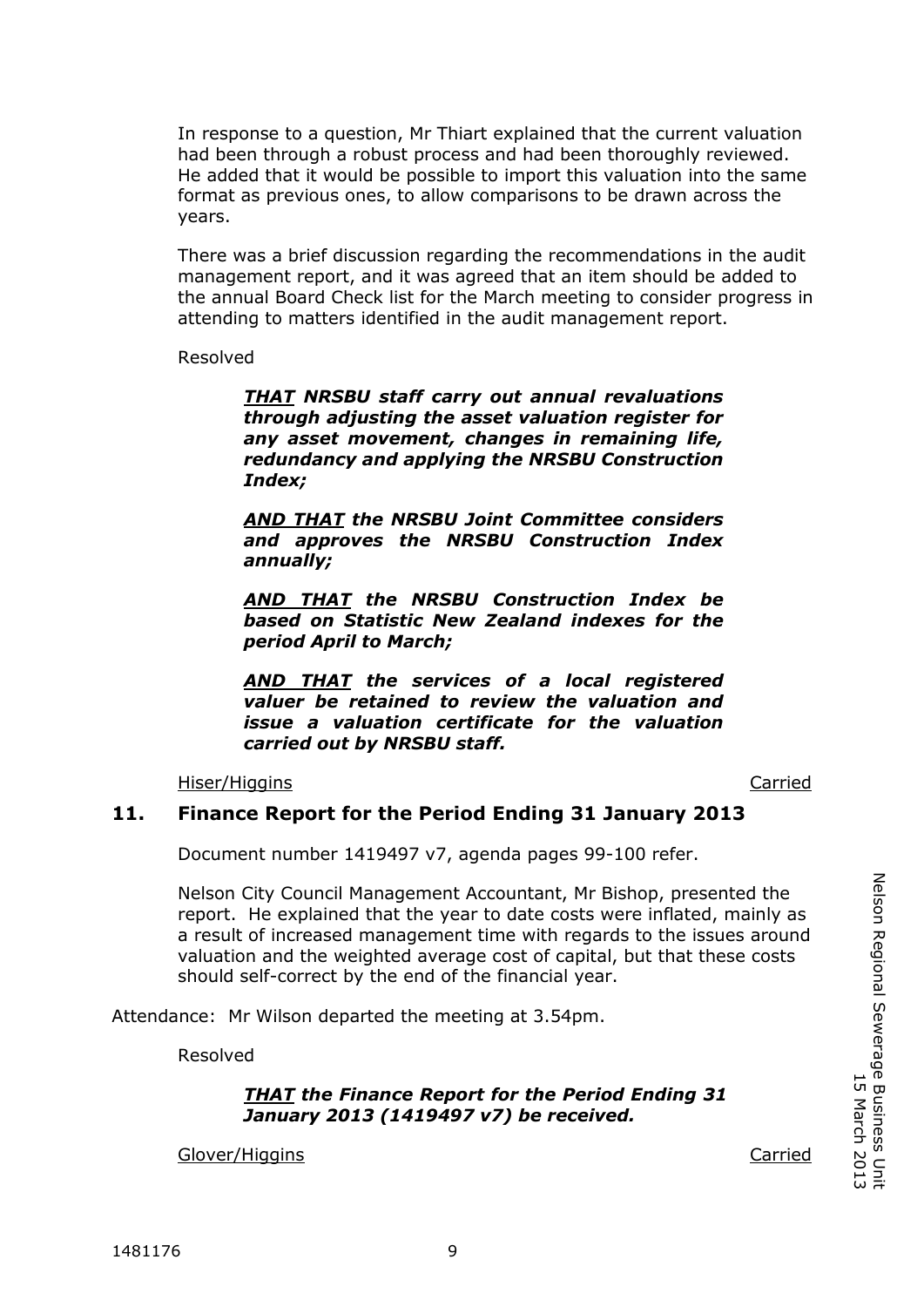Attendance: Mr Hippolite and Ms Stafford departed the meeting at 4.00pm.

# **12. Exclusion of the Public**

Resolved

## *THAT the public be excluded from the following parts of the proceedings of this meeting.*

*The general subject of each matter to be considered while the public is excluded, the reason for passing this resolution in relation to each matter and the specific grounds under section 48(1) of the Local Government Official Information and Meetings Act 1987 for the passing of this resolution are as follows:*

| <b>Item</b>  | <b>General subject of</b><br>each matter to be<br>considered                                                                                                                                          | <b>Reason for passing</b><br>this resolution in<br>relation to each<br>matter                                                                                                  | <b>Particular interests</b><br>protected (where<br>applicable) |
|--------------|-------------------------------------------------------------------------------------------------------------------------------------------------------------------------------------------------------|--------------------------------------------------------------------------------------------------------------------------------------------------------------------------------|----------------------------------------------------------------|
| $\mathbf{1}$ | <b>Nelson Regional</b><br><b>Sewerage</b><br><b>Business Unit -</b><br><b>Public Excluded</b><br>Minutes - 14<br><b>December 2012</b>                                                                 | Section $48(1)(a)$<br>The public conduct of<br>this matter would be<br>likely to result in<br>disclosure of<br>information for which<br>good reason exists<br>under section 7. | The withholding of the<br>information is necessary:            |
|              | These minutes<br>confirmed the public<br>excluded minutes of<br>the Nelson Regional<br>Sewerage Business<br>Unit meeting of 5<br>October 2012, and<br>otherwise contain<br>information<br>regarding:  |                                                                                                                                                                                |                                                                |
|              | Review of Customer<br>Charging, including<br>an independent<br>professional<br>adviser's opinion as<br>to whether the<br>capital charge is<br>currently being<br>calculated in<br>accordance with the |                                                                                                                                                                                | Section $7(2)(i)$<br>$\bullet$<br>To carry out negotiations    |